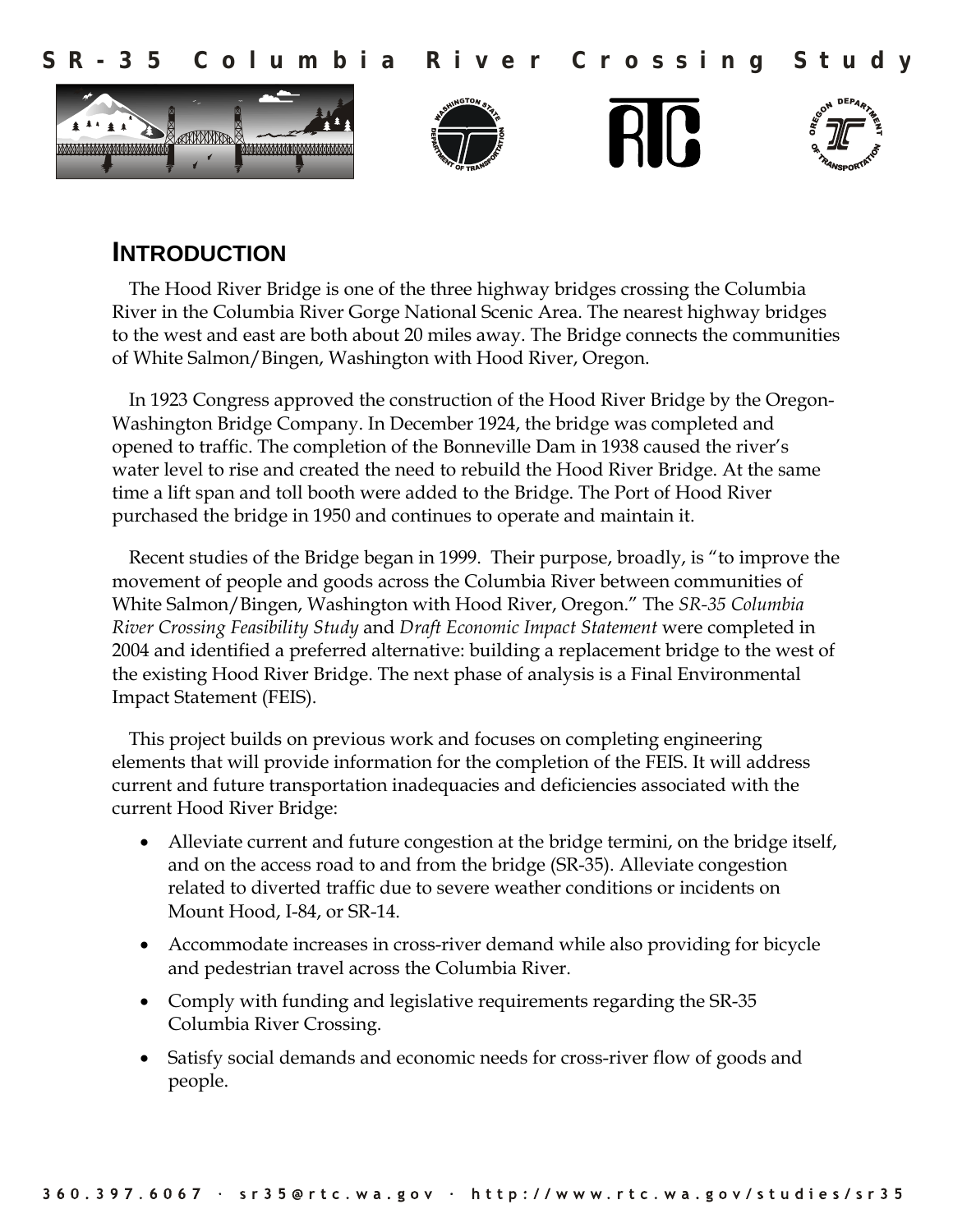- Accommodate river navigation by providing horizontal and vertical clearances that meet current standards while also providing intermodal and multimodal connections across the river.
- Improve safety and the current substandard design of the current bridge.

A key part of this project is assessing the economic role the Hood River Bridge plays within the Hood River, White Salmon, and Bingen region and within the larger Columbia River Gorge region. The economic analysis evaluates the dependence of the region on the existing Bridge and the economic benefits to the region of a new bridge.

One part of the evaluation of the role of the Bridge within the region is talking with local business people and residents who use the Bridge regularly. ECONorthwest conducted the focus groups to discuss the role of the Bridge in the regional economy, with substantial assistance from Parsons Brinckerhoff (the prime contractor on the study), the Regional Transportation Council (RTC), and staff from Washington State Department of Transportation (WSDOT), Oregon Department of Transportation (ODOT).

This memorandum summarizes the methodology used to conduct the focus groups and the results from the focus groups.

# **METHODOLOGY**

The focus groups were held on June 3, 2010 in the Port of Hood River's conference room, with four groups meeting for 90 minutes each. The following section describes the methodology used to organize and run the focus groups.

- **Select and invite participants.** The RTC developed a list of participants to invite to the focus groups based on input from the Project Management Team (which includes staff from RTC, WSDOT, and ODOT) and the consulting staff. Participants represented a broad range of interests, from commuters to business and freight operators to recreational and environmental interests. The RTC first tried to invite people by telephone and then by mail. The RTC sent out letters confirming focus group attendance for invitees that said they would participate and made reminder phone calls the day before the focus groups to confirm attendance. A complete list of focus group attendees is found in Appendix A.
- **Separate participants into groups.** The optimal size of a focus group is between 6 and 10 participants. The consultants and RTC worked together to separate participants into groups based on common interests among participants. The groups were: (1) public agencies and transportation providers; (2) business, retail, and commute interests; (3) private companies and freight-dependent businesses; and (4) recreational economy interests. Scheduling conflicts resulted in some mixing of the groups (e.g., people from the recreational economy group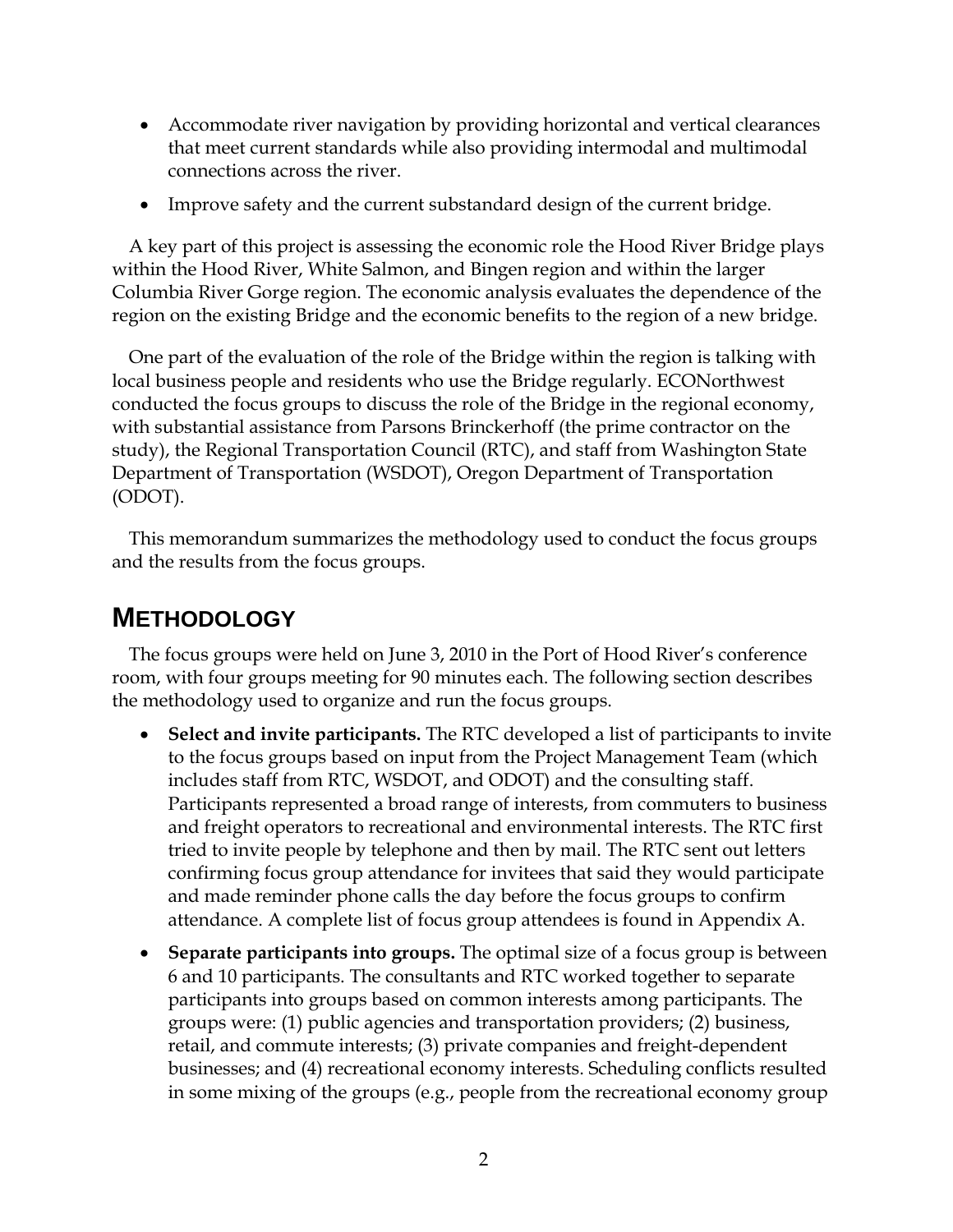participating in the focus group with business, retail, and commute interests) but did not create issues for the focus groups.

- **Agree on discussion topics.** ECONorthwest worked with the consulting team and the Project Management Team to develop broad topics to discuss during the focus groups. The topics were covered to varying degrees in each group, with some groups choosing to focus more or less on certain topics:
	- o Use of the bridge by business customers, employees, shippers, and others and ways that use of the bridge differs by business type, such as manufacturers, retailers, offices, or tourism.
	- o Whether the current bridge conditions (width, weight limits, congestion, tolls) affect decisions about how and when to travel.
	- o Use of the bridge by bicyclists and pedestrians (who are currently prohibited), and transit.
	- o Measuring benefits of the project beyond transportation, such as growth in businesses that may not use the bridge much, but that provide goods or services to businesses that do use the bridge.
- **Hold the focus groups.** The four focus groups met for 90 minutes each, beginning in the morning and ending in the early evening. Terry Moore facilitated the focus groups, ensuring that each participant had an opportunity to talk and that all the topics of discussion were covered to some degree in each group. The discussions were relatively conversational and free flowing. Terry recorded key ideas on notes that he arranged on the wall. ECONorthwest staff took formal meeting notes, which was supplemented by Parsons Brinckerhoff staff.

# **FOCUS GROUP DISCUSSION RESULTS**

The following section summarizes the discussions and key ideas from all four of the focus groups. The results are organized by the four broad topics of discussion described in the section above. Within those topics, the results are organized by themes that emerged from the discussions.

# **USE OF THE BRIDGE BY BUSINESS AND WAYS THAT USE OF THE BRIDGE DIFFERS BY BUSINESS**

# **Interdependence of communities within the region**

• The participants generally indicated that they consider both side of the Columbia River to be one community, rather than two (or three) separate communities in two different states, and the Hood River Bridge allows the cities of Hood River, Bingen, and White Salmon to operate as one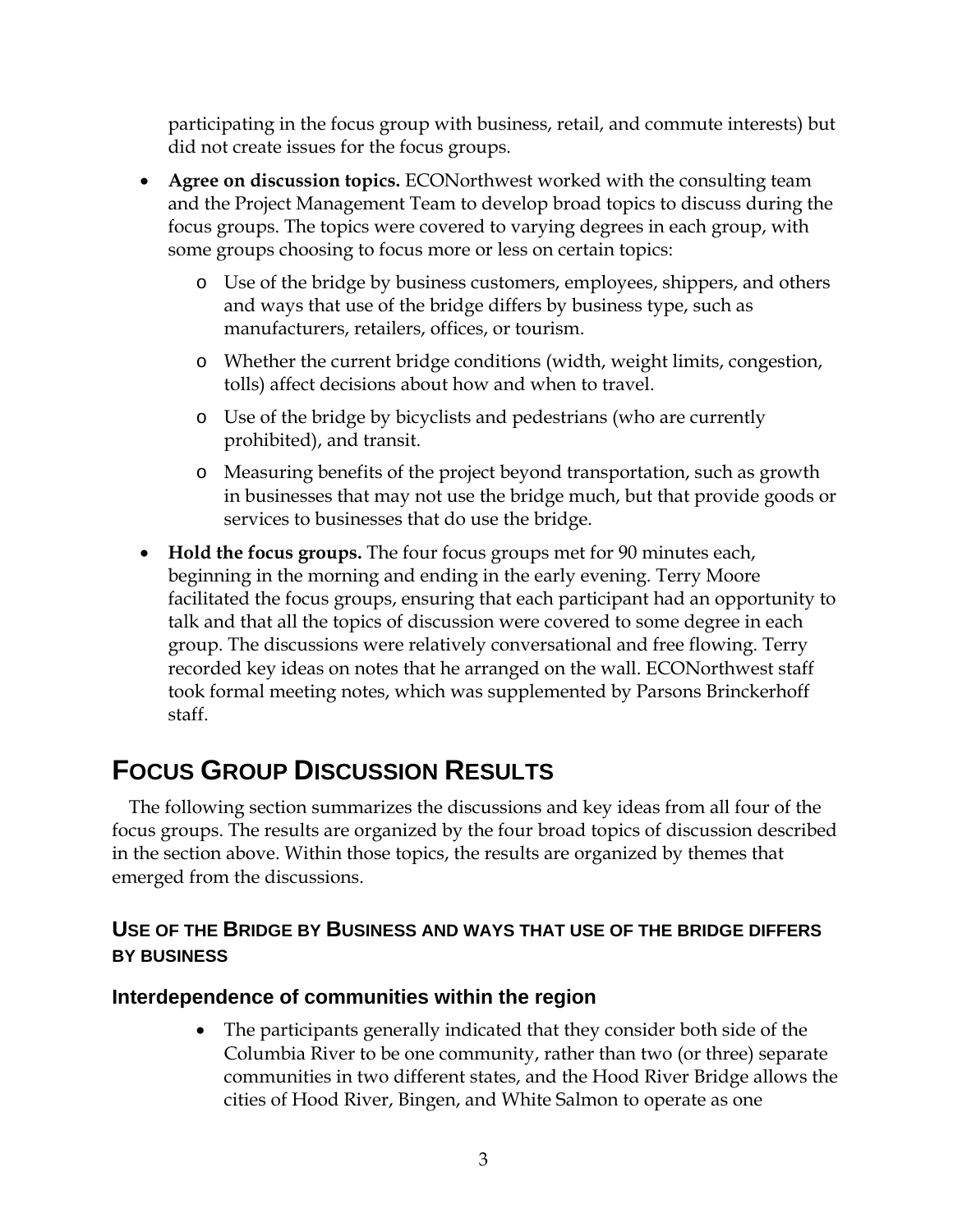community. Residents and businesses throughout the larger community access shared public and private services on either side of the River. For example, the Veterans' Service Officer in Hood River has clients from both sides of the River.

- The economies of the three communities within the region are closely inter-dependent on each other. Businesses located in Oregon are dependent on employees and customers from Washington. Businesses in Washington are also dependent on Oregon for employees and customers, although perhaps to a lesser degree. Several Oregon-based business people indicated that about 20% to 30% of their employees and roughly 20% to 40% of their customers were from Washington. The cities have grown more economically intertwined over the last 10 years.
- The affect of a prolonged closure of the Bridge, such as a Bridge failure caused by a natural disaster, would cause an economic catastrophe within the region because the economies are so intertwined. Past closures of the Hood River Bridge resulted in business closures on the Oregon side of the River. A prolonged closure of the Bridge would have a large negative effect on Hood River, which is the regional economic center, but it would have a larger negative effect on White Salmon and Bingen, which some participants feared might "dry up" if the Bridge was closed for long. In addition, closure of the Bridge would have a negative effect on the larger Columbia River Gorge region by restricting transportation and increasing usage of the other two bridges within the Gorge. A bridge failure will also result in a disruption of utility service between both sides of the river: gas, phone, and cable utilities, supplied out of Hood River, cross the river on the bridge.

#### **Commuting across the Bridge**

- Workers in both Oregon and Washington are dependent on the bridge for their daily commute. It is not uncommon for people to live and work on different sides of the bridge. The majority of the jobs have historically been (and still are) located on the Oregon side of the River. Workers need the ability to easily get across the river via the bridge. The level of commuting results in difficulty crossing the bridge in the morning from 7am to 9am, at noon, and at 4pm or 5pm in the evening during normal morning, lunch, and evening commute times.
- Non-workers also create a large demand for bridge travel. A lot of people drive across the bridge during the day to engage in shopping, children's activities, and recreation opportunities. These people usually leave before 6 pm at which point traffic levels drop. It is important that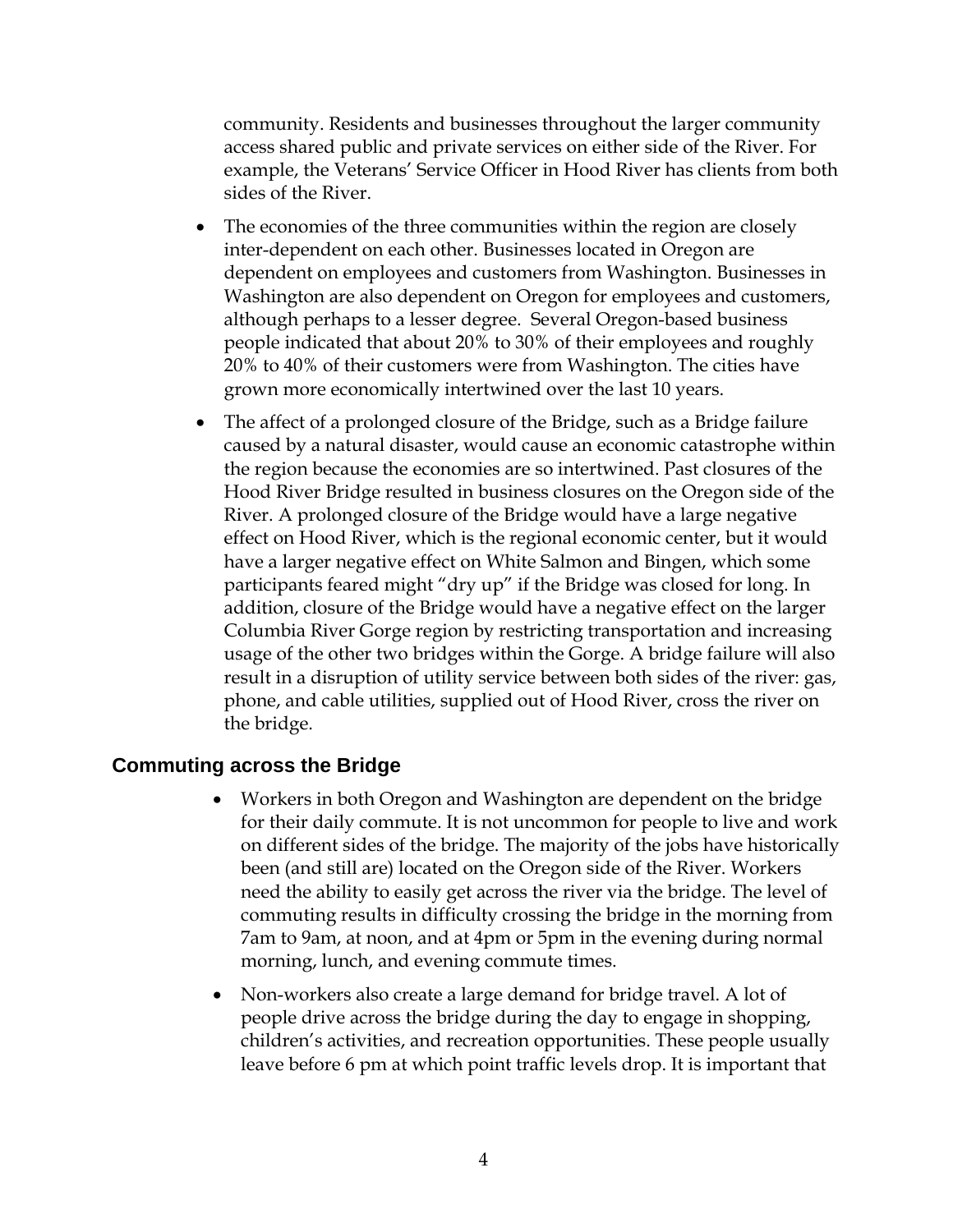these people have access to both sides of the river because they promote the tourism and business.

• Peak commuting times create traffic congestion at the intersections at either end of the bridge. The participants consider the capacity issue lies as much with the bridge's endpoint intersections as much as with the narrowness of the bridge itself. The construction work currently being performed on the I-84 interchange exacerbates this issue but many hope that the current project provides long-term relief on the Hood River side.

# **Retail and service customers use of the Bridge**

- Washington residents must cross the Bridge to access shopping and services in Oregon. For example, shopping options on the Washington side do not include clothing retailers and the Washington side of the river also lacks nursing homes. Small retailers such as restaurants and recreation-related rentals in Hood River rely on patrons from White Salmon/Bingen and the reverse is true.
- Visitors view the communities as a united region and cross the Bridge freely to access retail and services on either side of the Bridge. The natural attractions and recreational opportunities are attractive to visitors on both sides of the Bridge. The connection the Bridge provides is important in the future development of the Columbia Gorge National Scenic Area as a national and international tourist attraction.

# **Manufacturer and freight business use of the Bridge**

- Most freight that crosses the Bridge is from local lumber and wood products manufacturers and fruit growers and processors. Much of the freight that goes through the region does so on I-84, without crossing the Hood River Bridge.
- Local businesses rely on the bridge to connect them with suppliers and customers. For example, there is a juice factory that buys fruit on the Washington side but will soon be located at the Port of Hood River. Specific manufacturing and freight businesses that rely on the bridge: lumber, fruit growers, juice factory, businesses with suppliers on one side and the business on the other.
- Fruit growers and processors are major users of the bridge. Their major use of the bridge occurs in the fall: August through October (apples/pears) and June to July (cherries). There are a lot of bins that go out of the Valley across the bridge.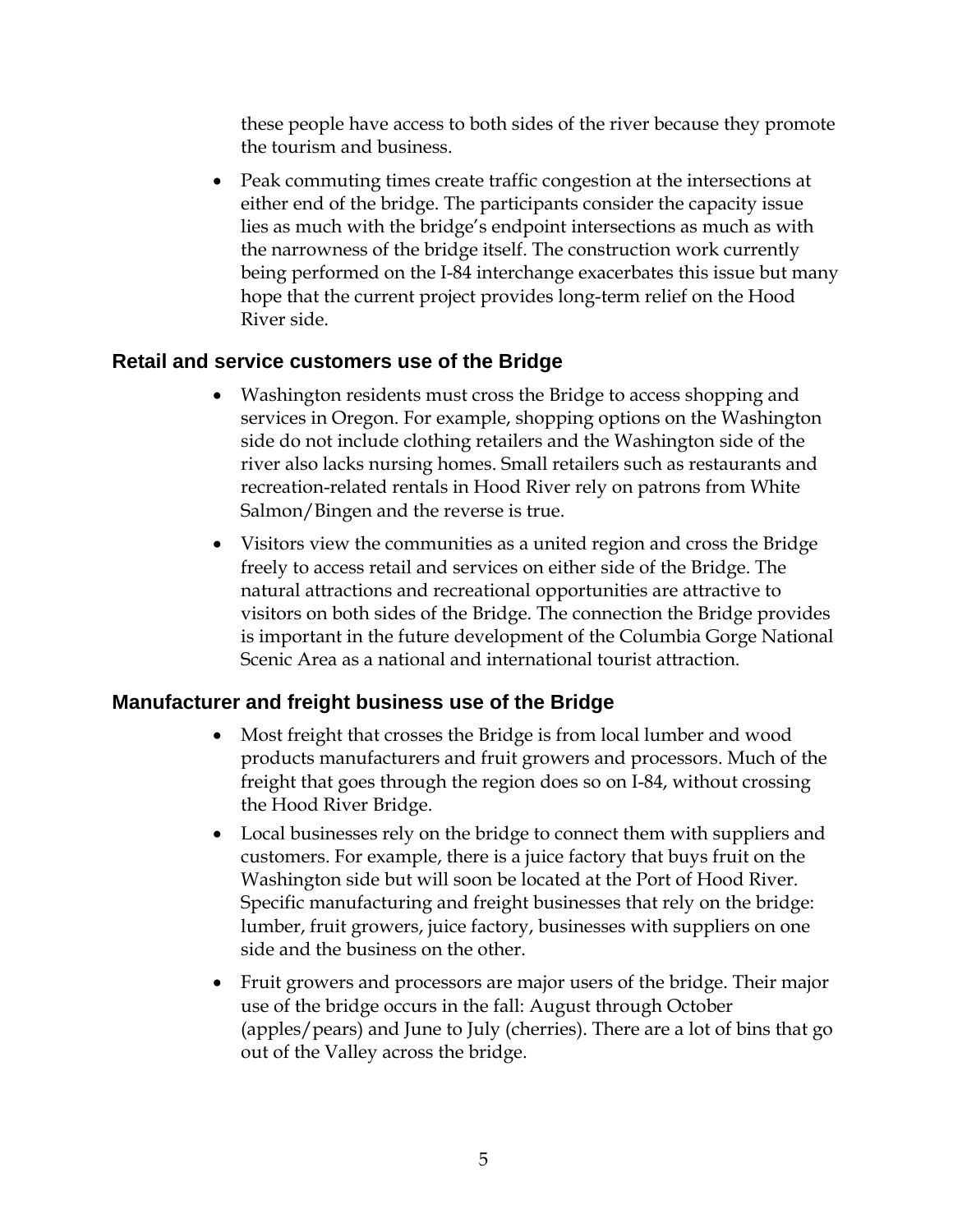- Wood products businesses frequently use the Bridge for moving freight across the River. The lumber industry would be hurt badly if there was no Bridge. For example, Allen Brown Wood hauls 20 to 30 loads of wood chips and sawdust across the Bridge daily for local businesses. Being able to move freight across the Hood River Bridge, rather than making a detour to a more distant bridge, is key to the success of this business.
- Truck freight originating on the Washington side of the River will need to cross the River to access I-84. Trucks prefer to travel west via I-84 because of height limitations in the tunnels on SR 14. Trucks traveling east have a choice of using the Hood River Bridge or the bridge at SR 197, at the Dalles.
- The tunnels on Route 14 can be a barrier to trucks.
- Trucks have other incentives to use the Hood River Bridge. There is some attempt by businesses and truck drivers to avoid the Weigh Station in Oregon. Truckers might cross to the Washington side and cross back to Oregon at Hood River to avoid the truck scales.

#### **Emergency uses of the Bridge**

- The bridge provides an important connection in the event of an emergency, such as a natural disaster (e.g., flood or wild fire) or weather emergency (e.g., the closure of I-84 as a result of winter storms). The Bridge provides an important connection between both sides of the River for emergency management. Without the Bridge, emergency personnel or equipment would have difficulty crossing the River in a timely fashion. In addition, SR 14 is has a danger of rock slides, which could close SR 14, making I-84 an important transportation route on the Oregon side of the River.
- The bridge provides quicker access to hospitals from the Washington side. Transportation from the Washington side to Portland hospitals saves 5 to 15 minutes using the existing bridge, which may be significant for some patients.

#### **AFFECT OF CURRENT BRIDGE CONDITIONS ON HOW AND WHEN TO TRAVEL**

#### **Safety issues with the Bridge**

• Many users, including businesses, residents, and tourists perceive the bridge as unsafe. The participants reported that the bridge is very frightening to some people crossing the bridge and some people refuse to use the bridge because they do not feel safe. This is true for some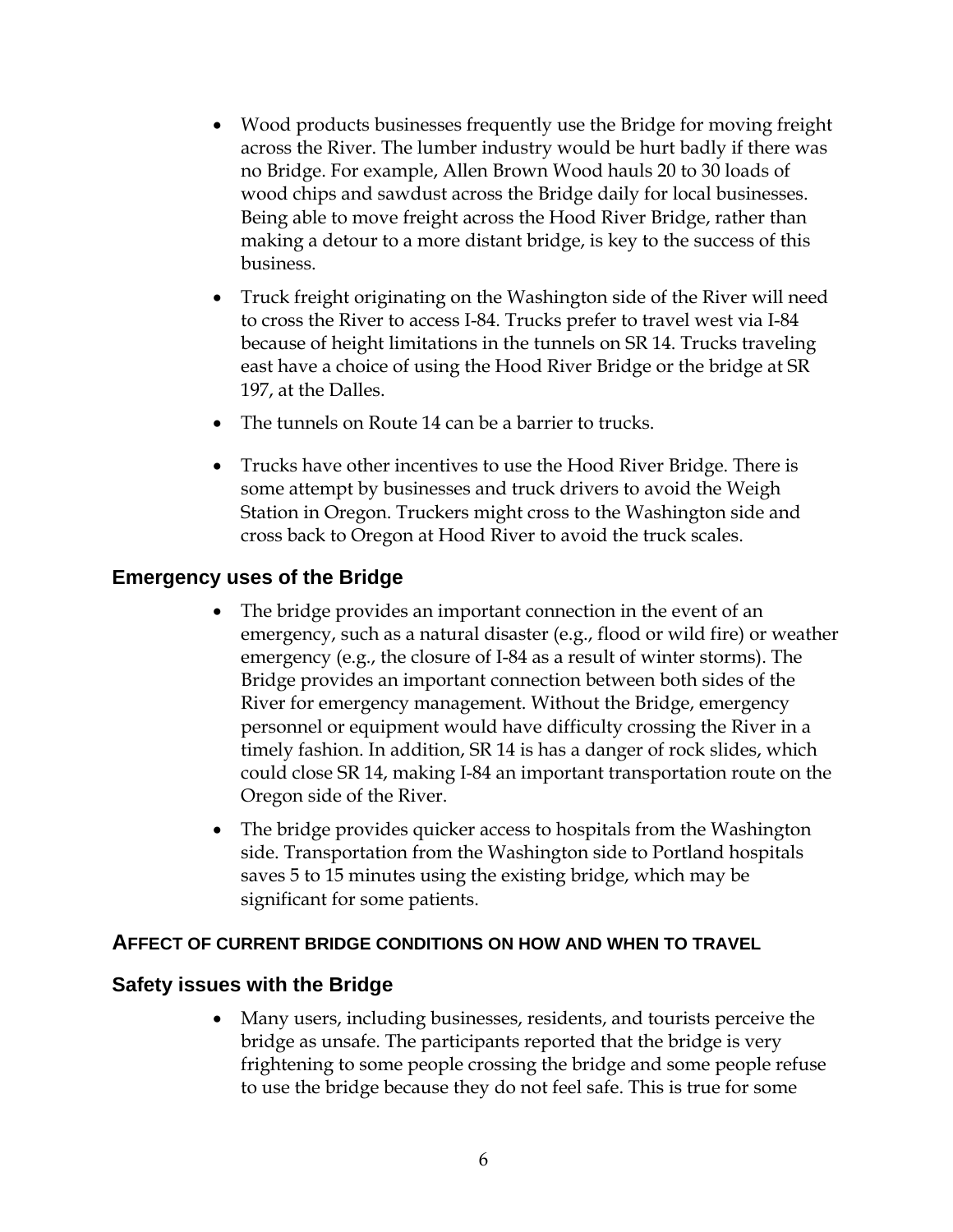residents and visitors alike. Some RV users seek local advice to find an alternative way to cross from the Washington to Oregon side of the River. Motorcyclists have a hard time riding on the grating of the bridge.

- Users report that the bridge is narrow to the point that it causes safety issues. There are many instances of mirrors getting clipped off by either making contact with the bridge or vehicles traveling in the opposite direction. Children on school buses are required to keep windows up out of fear that metal and glass from a clipped mirror will harm them.
- For large vehicles, crossing the bridge is a better option than traveling on SR 14. The school district busses use the bridge for safety issues, as opposed to tunnels which are too narrow for many trucks. School district risk managers advise against allowing buses to travel through the tunnels. The narrowness of the tunnels and their arches forces large trucks to travel down the center of the tunnel in both lanes. Additionally, SR 14 suffers from dangerous rock slides during the rainy season.
- Some Bridge users consolidate their trips across the Bridge because of concerns about safety crossing the bridge or the cost of the toll. For example, the Wal-mart on the Oregon side is a large draw, but due to safety concerns with the bridge and the cost of crossing (tolls and gas), many consumers consolidate their trips across the river.
- Traffic congestion on both sides of the Bridge, at the interchanges of SR 14 and I-84, creates safety issues. Traffic queuing on I-84 is especially hazardous.
- The Bridge has the narrowest passages for Barges along the River, creating safety concerns for barges.

# **Commuting constraints on the Bridge**

• Peak commuting times create traffic congestion at the intersections at either end of the bridge, with the majority of people originating from the Washington side to destinations on the Oregon side. The capacity issue lies as much with the intersections on each bridge end as much as it does with the narrowness of the bridge itself. The current construction work being performed on the I-84 interchange exacerbates this issue.

# **Freight limitations on the Bridge**

• Weight limits on the bridge impede freight movement. One of the limiting effects of the bridge is the weight limitation of about 80,000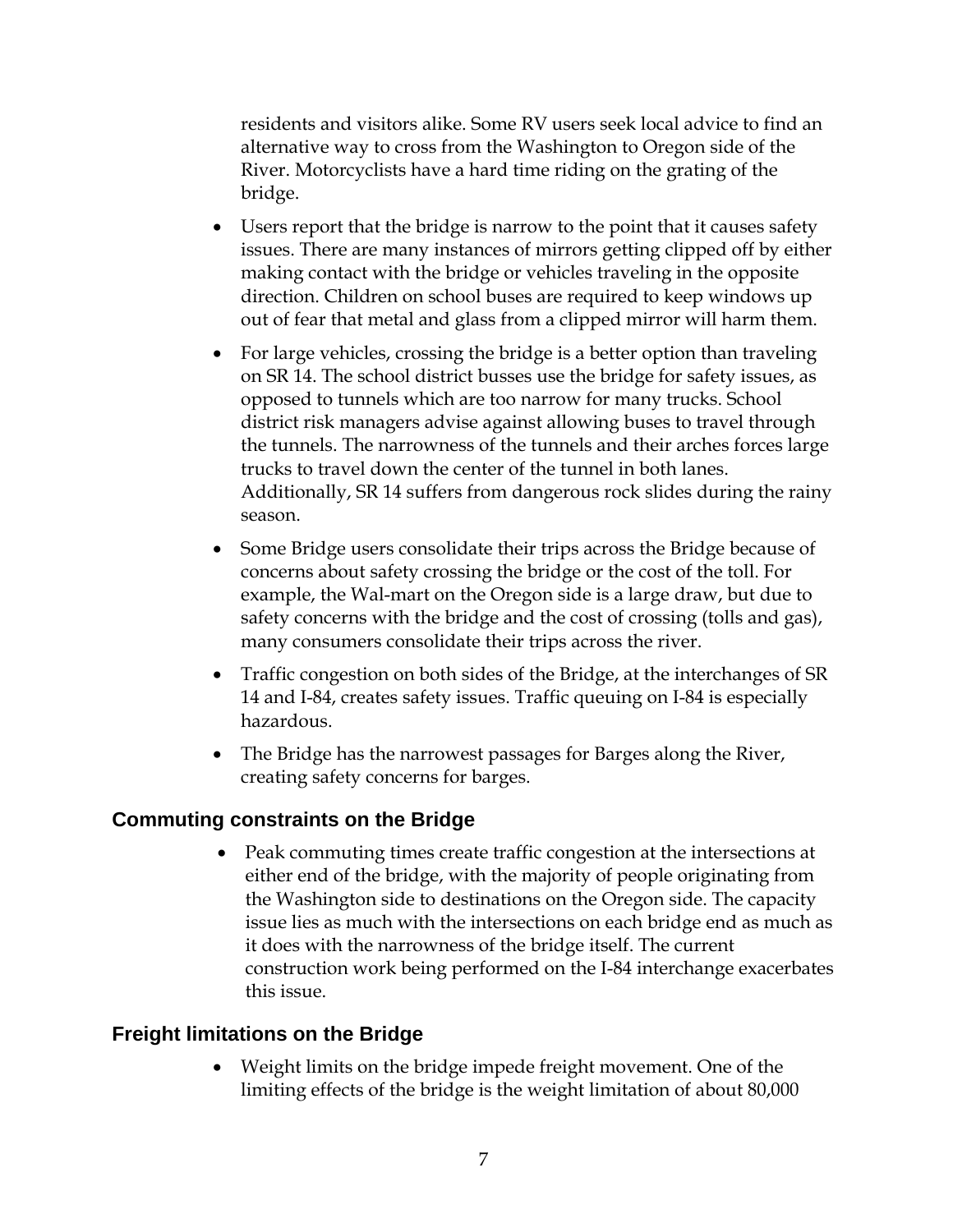pounds. The bridge would facilitate more efficient freight movement if it allowed more weight. The Bridge of the Gods has the same weight limitation as the Hood River Bridge.

- Very heavy equipment and construction trucks (for road construction and logging) are overweight for the bridge. The Port allows this type of heavy equipment to cross under very controlled situations, rather than requiring them to detour to a different bridge crossing.
- On the Washington side, SR 14 was not built to accommodate high weight and width trucks and has tunnels that are too small for large trucks. Therefore, trucks need to cross the river at Hood River to get on I-84.
- Wood products businesses have issues using the bridge, the biggest of which are the weight limitation and the width problems. The weight limit forces some wood products businesses to make more cross-bridge trips than they would with a higher weight limit. The width of the bridge is also a constraint. Some trucks have had near accidents on the bridge: some have nearly tipped up on to the rails and some lose their mirrors against the bridge or other large vehicles.
- Fruit growers and processors are major users of the bridge and the limitation for them is the width of the bridge. The movement of fruit (especially cherries) is time sensitive because fruit cannot stay in the sun for long periods; delays caused by the bridge hurt these users.
- Underwood is a fruit packing plant that uses semi-trucks to haul the fruit out of Hood River via the Hood River Bridge to Washington state. These are some of the heavier trucks that use the bridge and they operate from September through May.

# **Tolling on the Bridge**

- There are multiple ways that toll collection could be improved. Tolls could be collected in one direction or fast-pay tolling strategies could be implemented to minimize queuing on SR 35 or I-84. Toll collection could be dynamic: fees should vary throughout the day and a fast-pass method should be implemented. Further, fees should be reduced during non-peak hours to encourage shoppers and day users to cross the bridge.
- If the method of collecting tolls is changed (e.g. collecting tolls oneway), the new method should consider actual and perceived safety issues. Some Bridge-users would strongly prefer not to queue on the Bridge while waiting to pay the toll.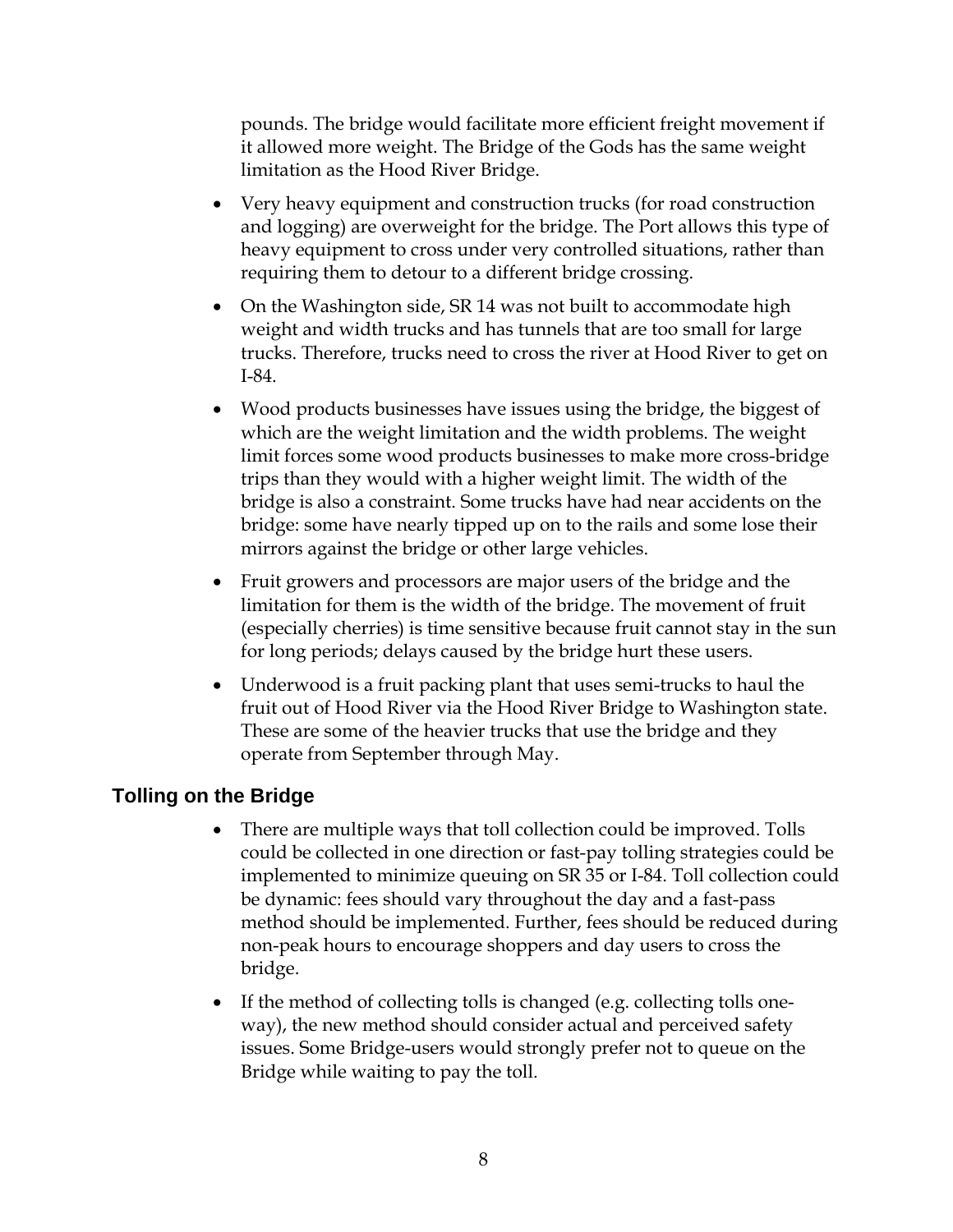#### **USE OF THE BRIDGE BY BICYCLISTS AND PEDESTRIANS AND TRANSIT**

#### **Desire for bicycle and pedestrian facilities**

- There is a lot of desire to allow pedestrians and bicyclists a safe way to cross using the Hood River Bridge. There is no safe way for pedestrians and bicyclists to cross, except by automobile. Some bicyclists, visitors and residents alike, will wait on the Washington side of the Bridge until a driver stops to pick them up to cross the Bridge and offer to pay the toll in exchange for the ride across the Bridge.
- Residents and employees within the region have expressed a desire to be able to commute across the Bridge by bicycle. At a recent bicycle summit, people in the region expressed strong support for providing a way for bicyclists and pedestrians to cross the Bridge. As things currently stand, even if bicycles were allowed to use the Bridge, the narrowness and Bridge's gridded surface would be a barrier to bicycling because of safety concerns.
- Housing on the Washington side of the River has historically been less expensive than on the Oregon side. And the majority of the jobs have historically been (and still are) located on the Oregon side of the River. The lack of a pedestrian and bicycle crossing limits lower-income residents, who may not be able to afford an automobile, from living in Washington and working in Oregon.
- The lack of bicycle facilities on the Bridge is an economic constraint for bicycle tourism. Bicyclists visiting the area want to be able to safely cross the River and explore areas on both sides of the River. Some bicycle supporters hope that allowing bicycling across the Bridge would decrease parking pressure in Hood River during the summer.
- The Columbia Gorge National Scenic Area is becoming a national and international bicycling destination. In order to support this development, the Gorge's infrastructure, including the Hood River Bridge, should accommodate bicyclists.
- Local efforts are underway to try to address the lack of bicycle facilities on the Bridge and the fact that, even if the Bridge is replaced, a new Bridge is unlikely to be completed for at least 10 to 20 years. The Mid-Columbia Economic Development District (MCEDD) is working to develop a demonstration project, which would offer bicyclists a shuttle service with which to carry their bikes to cross the Bridge.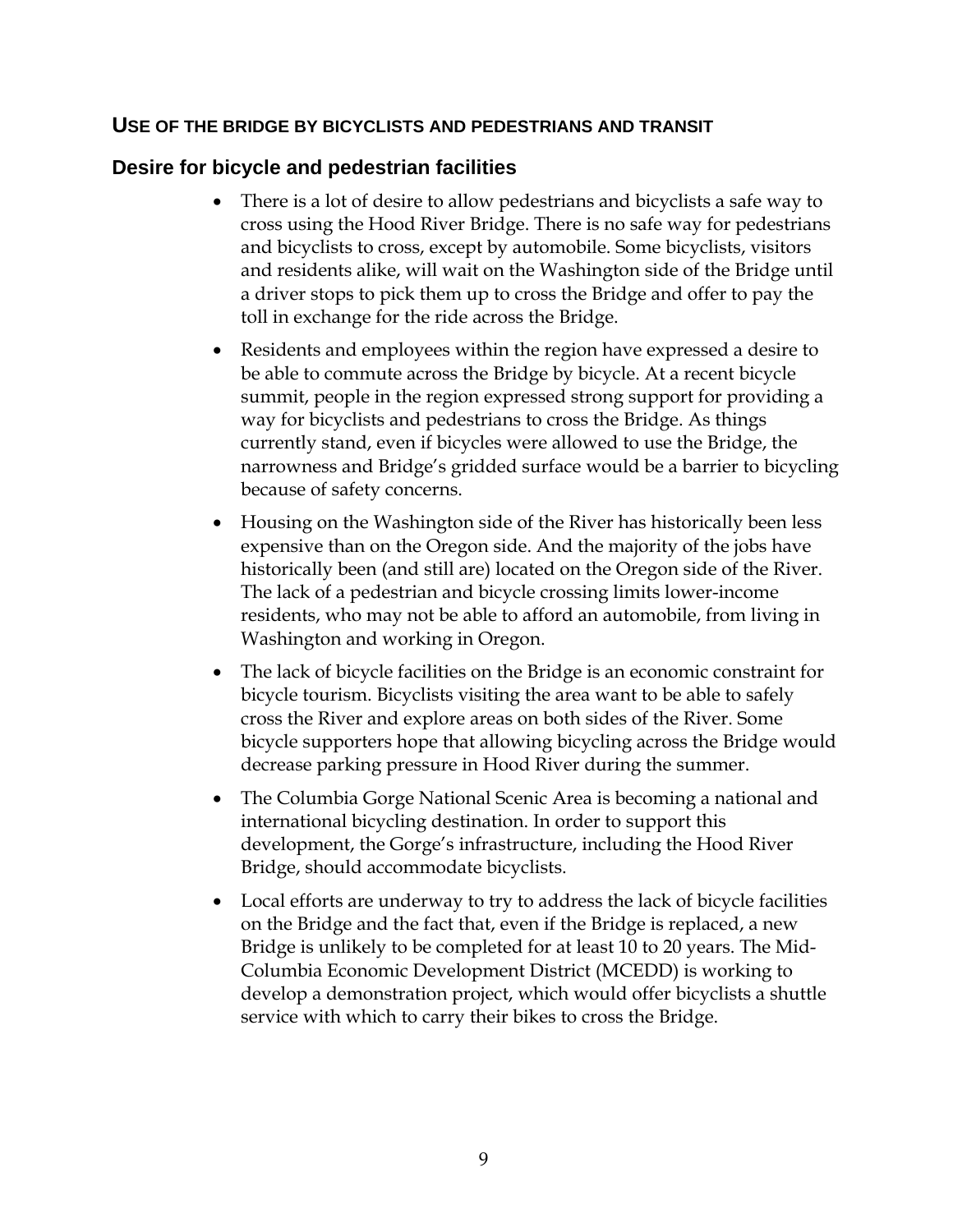### **Lack of regular transit service to cross the Bridge**

- There are two transit agencies within the region, the Klickitat County Mt. Adams Transportation in Washington and the Hood River County Transportation District in Oregon. The two transit agencies do not have fixed routes that cross the Bridge, for several reasons: (1) the two agencies are separated by state bureaucracies and funding sources and (2) the narrowness of the Bridge at times results in damage to the transit buses, such as broken mirrors or vehicle body damage.
- Washington residents, desiring to access services in Oregon, have a greater demand for transit to cross the bridge than Oregon residents. The Klickitat County Mt. Adams Transportation crosses the Bridge several times per day, generally to take residents to medical appointments in Hood River. The demand for transit crossing on the Bridge could increase if the toll is increased substantially.
- Oregon residents need to cross the bridge to the Washington side but to a lesser degree than Washington residents need to cross in the opposite direction. The Hood River County Transportation District occasionally takes residents across the Bridge, most frequently to the hospital in White Salmon. Another source of demand for transit from the Oregon side include the fact that the Amtrak stop is on the Washington side of the River, making it difficult for Amtrak riders in Oregon to get to the train station.

#### **BENEFITS OF A NEW BRIDGE BEYOND TRANSPORTATION**

- A Bridge that accommodates bicycles and pedestrian could support the transformation of the Columbia Gorge Scenic Area into a world-class tourism destination. The Centennial Celebration of the Historic Columbia River Highway will occur in 2016 and will attract bicyclists from across the nation to ride along the newly restored Historic Highway. If bicyclists are unable to cross to the Washington side, tourism opportunities will be missed both by visitors and businesses.
- The construction of a new bridge opens the opportunity for an added attraction to the area. A new Bridge could be an attraction in and of itself, both as a man-made feature in the Gorge and as a pedestrian destination and observation point. The Bridge of the Gods currently has some of this effect: it attracts people and interests them.
- Replacing the Bridge potentially provides ecosystem benefits, through promoting "clean" commuting solutions (e.g., bicycling or transit) or decreasing air and water pollution. In addition, the design of a new bridge could incorporate "clean" energy features, such as wind turbines.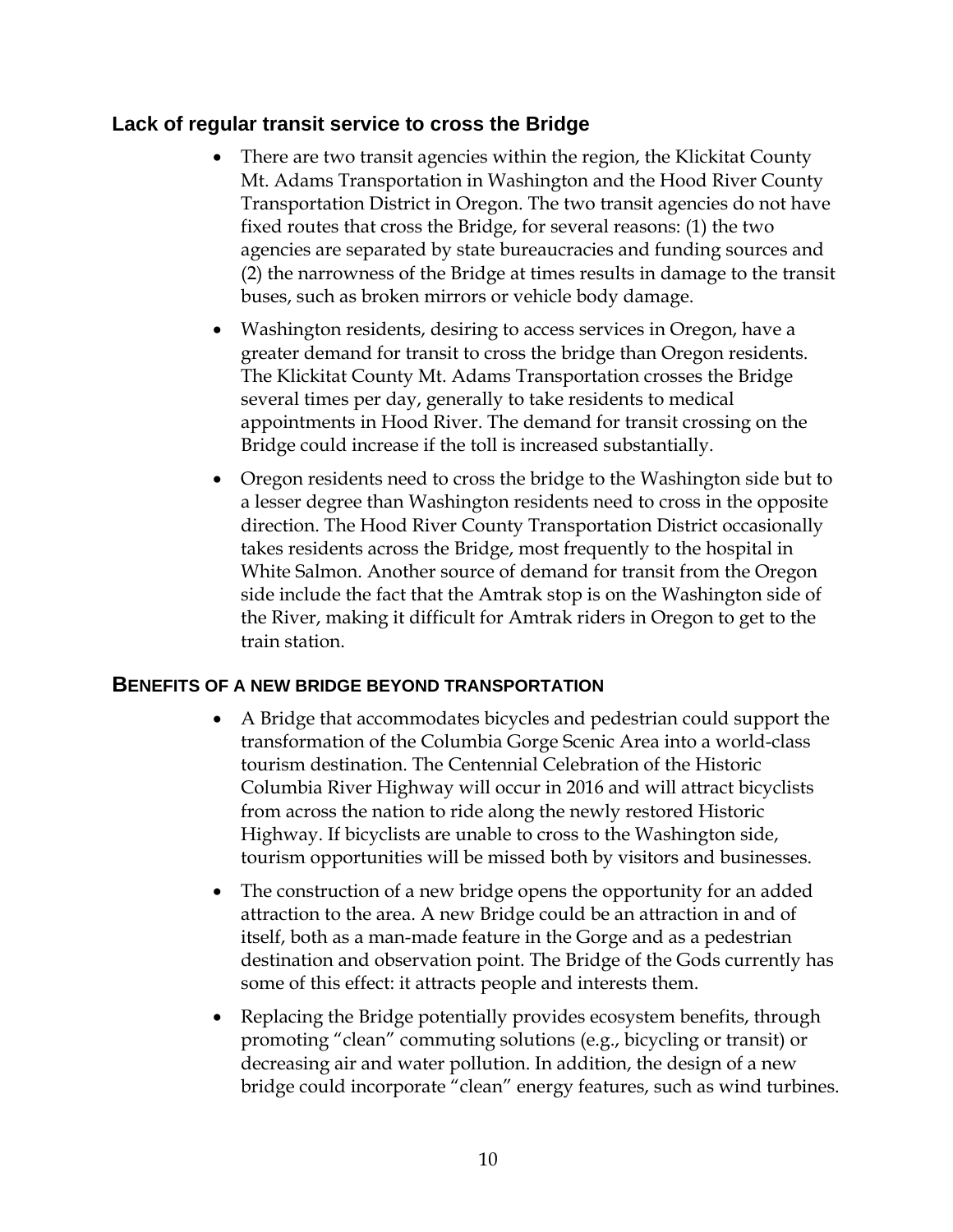• Replacing the Bridge provides opportunities for increasing regional linkages and economic opportunities. It also provides an opportunity for increasing natural hazard preparedness, by building a seismically safer bridge.

### **Supporting the regional connections and development patterns**

- The policies that regulate growth within the Columbia Gorge Scenic Area are intended to limit development to urban areas. The characteristics of the Gorge itself (e.g., the beauty of the area and the proximity to Portland) make it a desirable area to live in. Growth pressures in the Gorge region are likely to continue into the future.
- The development pattern in the local region was developed around the Bridge and provides opportunities with more housing opportunities, on either side of the River, regardless of where an individual's job is located. All three communities have some capacity to accommodate growth but there may be more capacity for residential growth on the Washington side of the Bridge. Hood River is likely to continue to be the economic center of the Region, meaning that people will need to be able to commute from Washington to Oregon for work.
- One way to support the continued growth and prosperity of the region is to replace the Bridge with one that better accommodates automotive, freight, bicycle, pedestrian, and transit users.

#### **OTHER CONSIDERATIONS OF REPLACING THE BRIDGE**

#### **Potential affect of increasing the tolls**

- Increasing the bridge toll may have negative economic consequences for area businesses, depending on the amount of the increase. Currently the difference in sales tax brings retail customers from Washington to Oregon.
- Some residents and businesses in the area recognize that increasing the toll may be necessary and acceptable action. There is a desire, however, for positive and tangible use of toll money that improves the existing Bridge or that there is a concrete plan to use toll increase to build a new bridge.
- The cost of the toll will affect willingness to travel. Increasing the toll from \$0.75 to \$2 each way may be supportable. If the toll is \$5, for instance, some people may choose to shop in The Dalles, rather than Hood River. The long-term consequence of a higher toll may is that it may cause people to change trip behavior, especially for casual trips for shopping.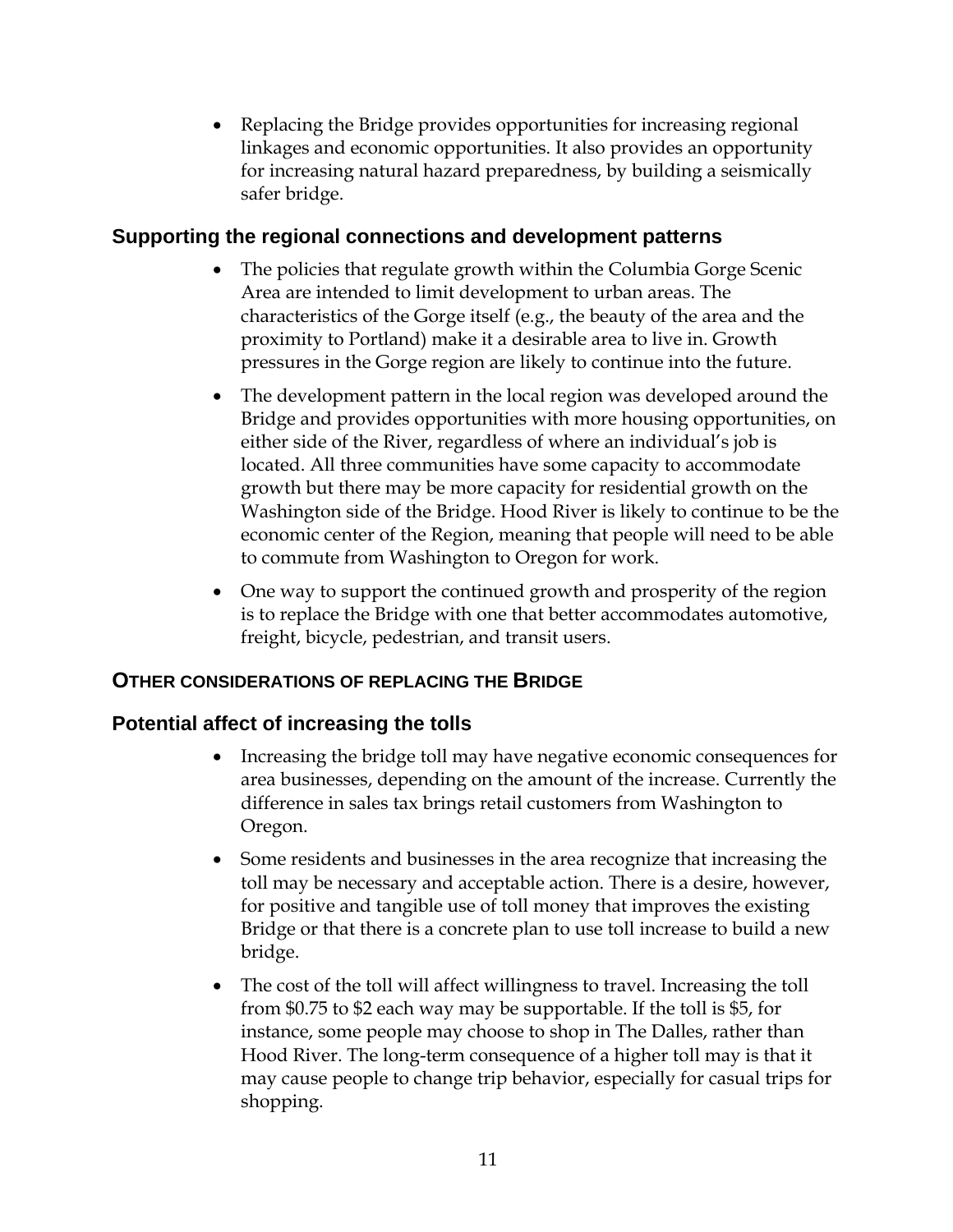- Business and residents on the Washington side of the River are generally aware of their dependence on the Bridge. But those in Oregon may not be aware that a change in travel behavior could hurt businesses in Oregon because 20% to 40% of their customers and a substantial amount of employees come from Washington.
- Increases in tolls may be tolerable for freight businesses that depend on the Bridge, especially if a new Bridge has fewer weight, width, and safety limitations.

# **Cost of replacing the Bridge**

- The current Bridge is marginally functional, even with the current deficiencies. Is there a very strong economic need to replace the current Bridge, considering the cost of replacement? A new bridge might not be a benefit to the region if it would result in an unaffordable toll. It is important to have a replacement for the existing Bridge, when it ultimately fails (possibly in 20 or more years) but using the Bridge should be affordable in order to support the regional economy and allow easy interchange across the River, for businesses, private individuals, and transit crossing.
- Is it financially and politically feasible to replace the Bridge, given the costs of replacement and other bridge replacement projects in the broader region? If the bridge replacement project goes forward soon, it may compete for funding with the Columbia River Crossing project in Portland. In addition, is there political support for a new bridge—thus far neither WSDOT nor ODOT has placed a new bridge on its STIP.